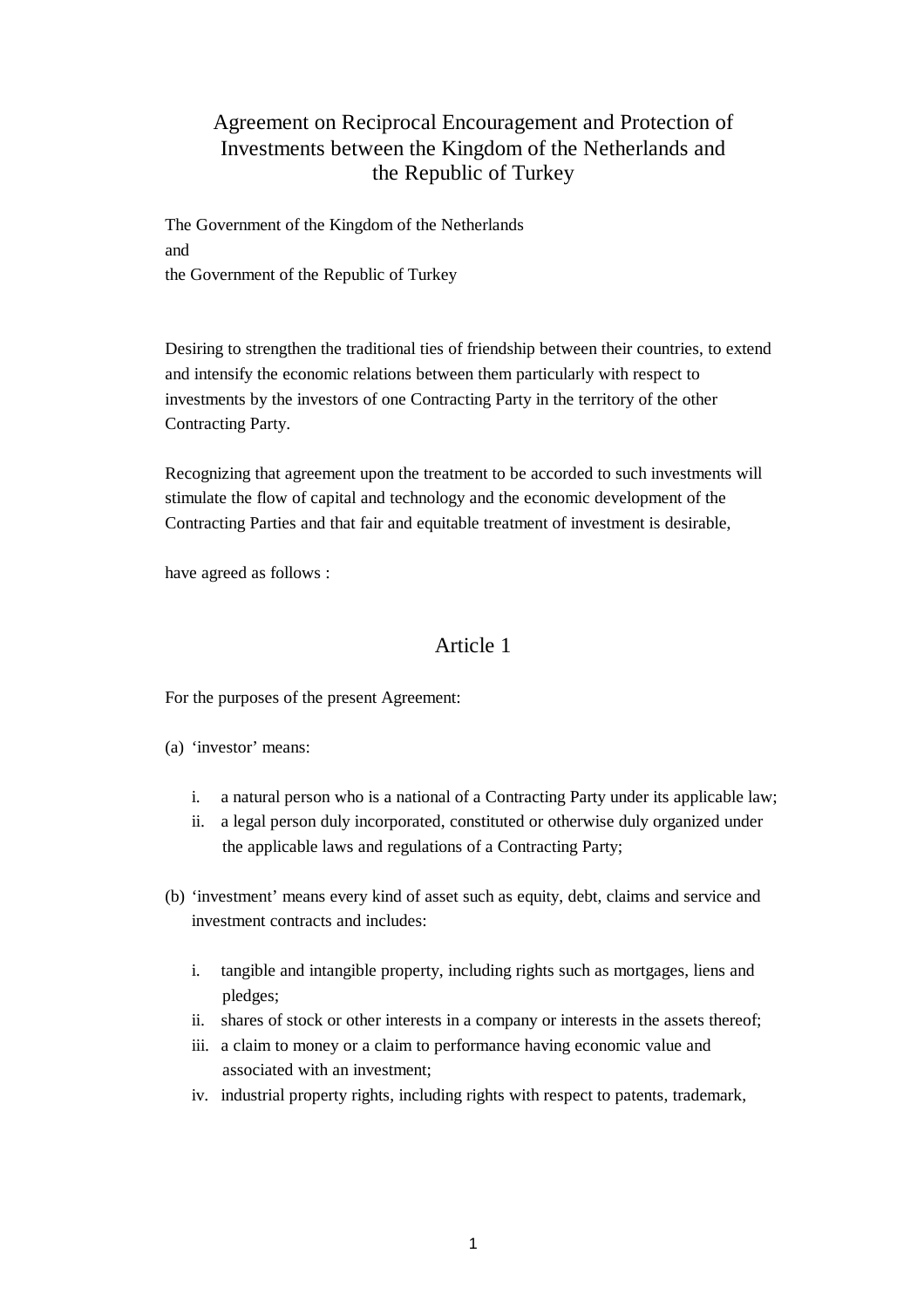trade names, industrial designs and know-how and goodwill and copyrights;

- v. any right conferred by law or contract, and any licences and permits pursuant to law.
- (c) 'territory' includes the maritime areas adjacent to the coast of the State concerned, to the extent to which that State may exercise sovereign rights or jurisdiction in those areas according to international law.
- (d) 'owned or controlled' means ownership or control that is direct or indirect, including ownership or control exercised through subsidiaries or affiliates, wherever located.

## Article 2

- 1) Either Contracting Party shall, within the framework of its laws and regulations, promote economic cooperation through the protection in its territory of investments of investors of the other Contracting Party. Subject to its right to exercise powers conferred by its laws or regulations, each Contracting Party shall admit investments of investors of the other Contracting Party.
- 2) The present Agreement shall apply to investments owned or controlled by investors of one Contracting Party in the territory of the other Contracting Party which are established in accordance with the laws and regulations in force in the latter Contracting Party's territory at the time the investment was made.
- 3) The present Agreement shall also apply to investments by investors of either Contracting Party in the territory of the other Contracting Party, made before its coming into force.

### Article 3

- 1) Each Contracting Party shall ensure fair and equitable treatment to the investments of investors of the other Contracting Party and shall not impair, by unreasonable or discriminatory measures, the operation, management, maintenance, use, enjoyment sale or liquidation thereof by those investors.
- 2) Each Contracting Party shall accord to such investments full security and protection which in any case shall not be less than that accorded to investments of its own investors or to investments of investors of any third State, whichever is more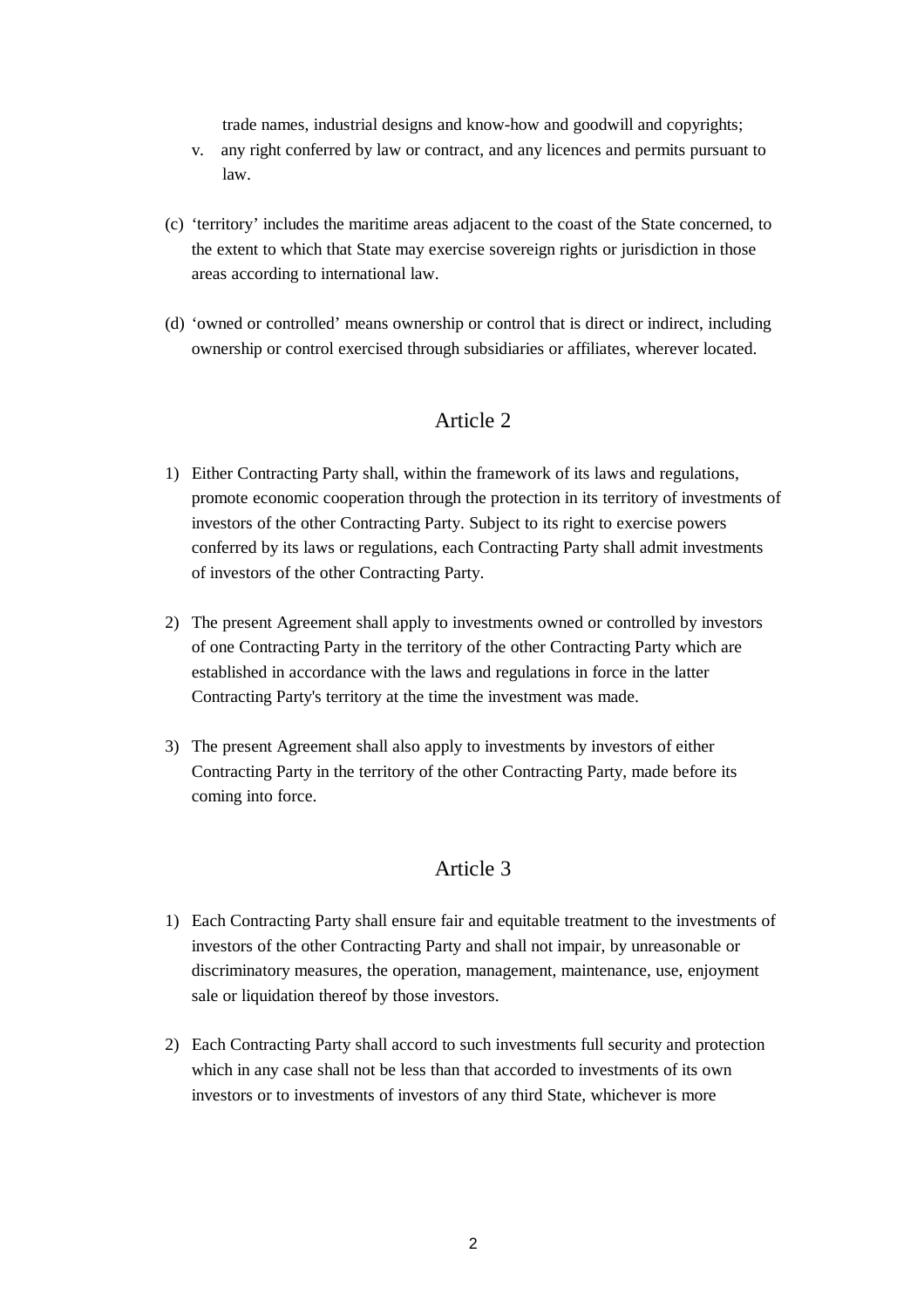favourable to the investor. Each Contracting Party shall observe any obligation it may have entered into with regard to investments.

- 3) The provisions of paragraph (1) and (2) shall not be construed so as to oblige one Contracting Party to extend to the investors of the other Contracting Party the benefit of any treatment, preference or privilege resulting from:
	- (a) any existing or future customs unions, economic unions or similar institutions, or on the basis of interim agreements leading to such unions or institutions, or
	- (b) any international agreement or arrangement relating wholly or mainly to taxation on the basis of reciprocity with a third State.

### Article 4

Each Contracting Party shall permit, to the extent permitted by and in conformity with its relevant laws and regulations, the transfer, without unreasonable restriction or delay, into its country or to the country of the other Contracting Party and in the currency of that country or in any freely convertible currency of payments resulting from investments and in particular of the following items:

- (a) profits, dividends, capital gains and similar payments;
- (b) the proceeds of sale or liquidation of all or any part of the investment;
- (c) principal and interest payments arising under a loan agreement;
- (d) management, technical assistance, personnel or other fees;
- (e) royalty payments.

#### Article 5

Neither Contracting Party shall take any measures depriving, directly or indirectly, investors of the other Contracting Party of their investments unless the following conditions are complied with:

(a) the measures are taken in the public interest and under due process of law;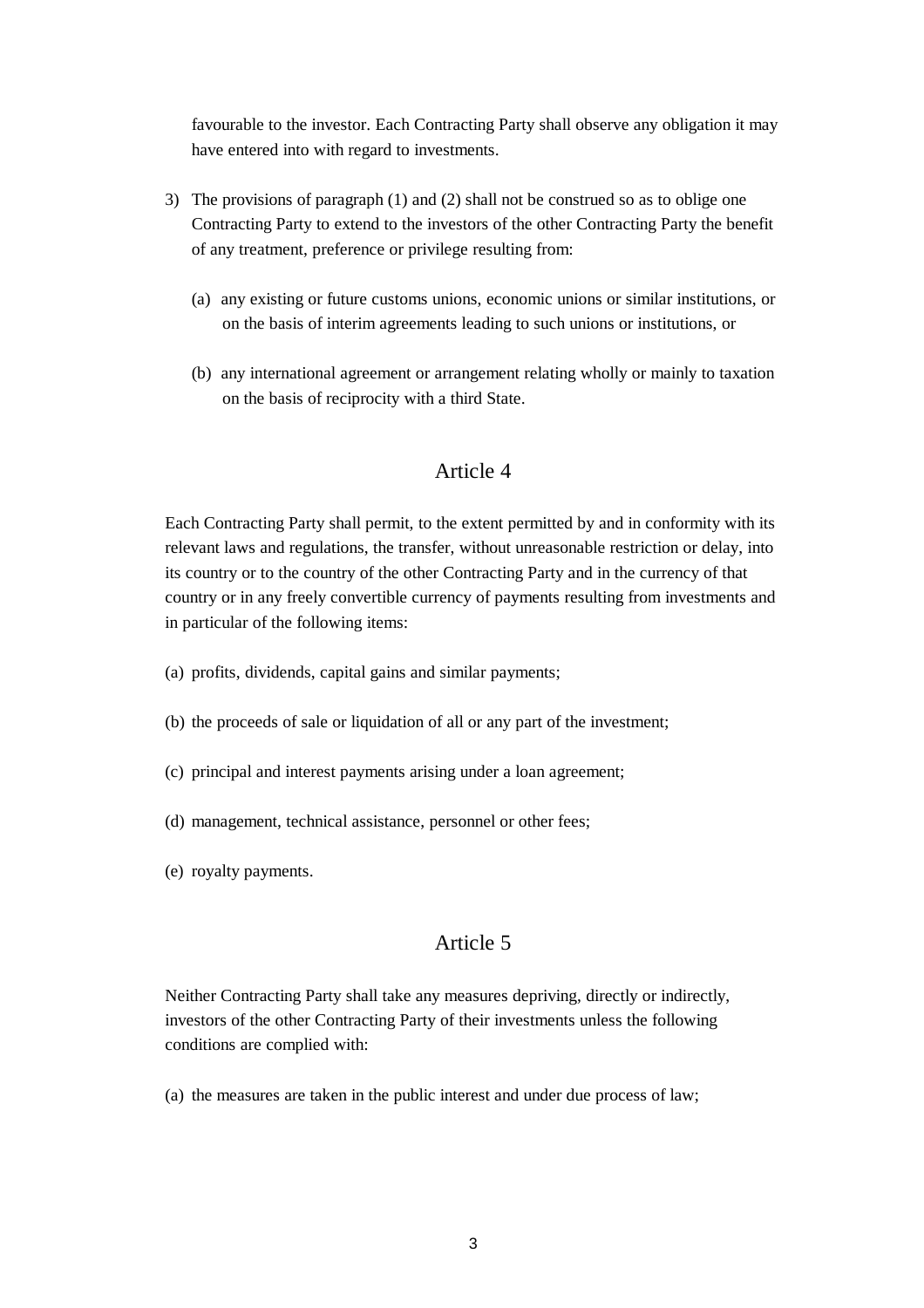- (b) the measures are not discriminatory;
- (c) the measures are accompanied by provision for the payment of just compensation. Such compensation shall amount to the fair market value of the investment or in the absence of a fair market value the genuine value of the investments affected and shall, in order to be effective for the investors, be paid and made freely transferable, without unreasonable delay, to the country of which the investors concerned are nationals or to any other country accepted by the Contracting Party concerned and in the currency in which the investment was originally made or in any freely convertible currency, mutually agreed to by the investor and the Contracting Party.

#### Article 6

Investors of the one Contracting Party who suffer losses in respect of their investments in the territory of the other Contracting Party owing to war or other armed conflict, insurrection or similar events shall be accorded by the latter Contracting Party treatment as regards any measures it adopts in relation to such losses, no less favourable than that which that Contracting Party accords to its own investors or to investors of any third State, whichever is more favourable to the investors concerned.

#### Article 7

If the investments of an investor of the one Contracting Party are insured against noncommercial risks under a system established by law, any subrogation of the insurer into the rights of the said investor pursuant to the terms of such insurance shall be recognized by the other Contracting Party.

The insurer shall not be entitled to exercise any rights other than the rights which the investor would have been entitled to exercise. Disputes between a Contracting Party and an insurer shall be settled in accordance with the provisions of Article 8 of this Agreement.

#### Article 8

1) For the purposes of this Article, an investment dispute is defined as a dispute involving: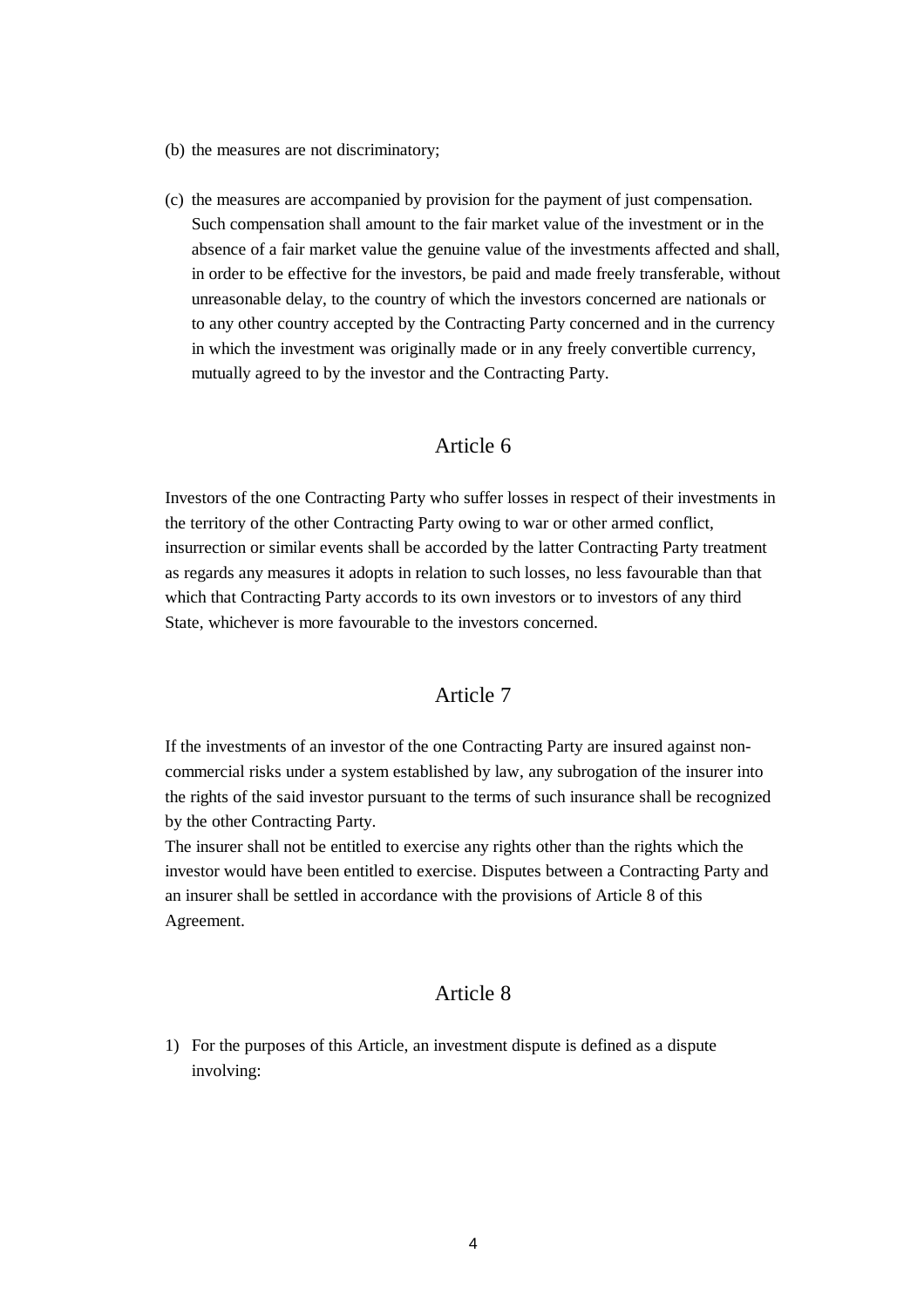- (a) the interpretation or application of any investment authorization granted by a Contracting Party's foreign investment authority to an investor of the other Contracting Party; or
- (b) a breach of any right conferred or created by this Agreement with respect to an investment.
- 2) In the event of an investment dispute between a Contracting Party and an investor of the other Contracting Party, the parties to the dispute shall initially seek to resolve the dispute by consultations and negotiations in good faith. If such consultations or negotiations are unsuccessful, the dispute may be settled through the use of nonbinding, third party procedures upon which such investor and the Contracting Party mutually agree. If the dispute cannot be resolved through the foregoing procedures the investor concerned may choose to submit the dispute to the International Centre for the Settlement of Investment Disputes ('Centre') for settlement by arbitration, at any time after one year from the date upon which the dispute arose provided that in case the investor concerned has brought the dispute before the courts of justice of the Contracting Country that is a party to the dispute, and there has not been rendered a final award.
- 3) (a) Each Contracting Party hereby consents to the submission of an investment dispute to the Centre for settlement by arbitration.
	- (b) Arbitration of such disputes shall be done in accordance with the provisions of the Convention on the Settlement of Investment Disputes between States and Nationals of other States and the 'Arbitration Rules' of the Centre.
- 4) For the purposes of this Article, any legal person incorporated or constituted under the applicable laws and regulations of either Contracting Party, but that, immediately before the occurrence of the event or events giving rise to the dispute, was an investment of investors of the other Contracting Party, shall in accordance with Article 25 (2)(b) of the Convention on the Settlement of Investment Disputes between States and Nationals of other States be treated as an investor of such other Contracting Party.

# Article 9

Either Contracting Party may propose the other Party to consult on any matter concerning the interpretation or application of the Agreement. The other Party shall accord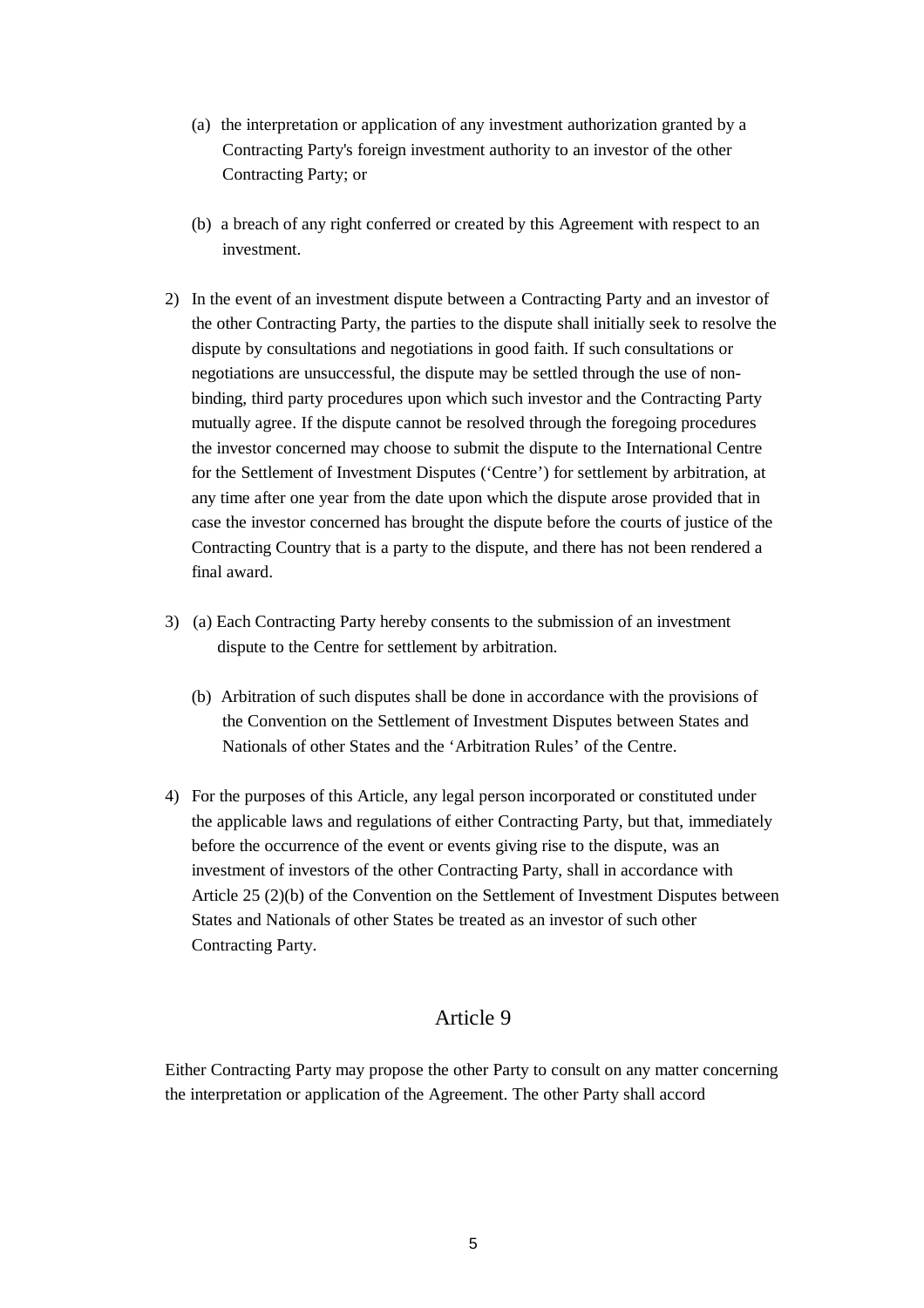sympathetic consideration to and shall afford adequate opportunity for such consultation.

### Article 10

- 1) The Contracting Parties shall seek in good faith and a spirit of cooperation a rapid and equitable solution to any dispute between them concerning the interpretation or application of this Agreement. In this regard, the Contracting Parties agree to engage in direct and meaningful negotiations to arrive at such solutions. If such negotiations are unsuccessful, the dispute may be submitted, upon the request of either Party, to an arbitral tribunal for binding decision in accordance with the applicable rules of international law.
- 2) Within two months of receipt of a request, each party shall appoint an arbitrator. The two arbitrators shall select as chairman a third arbitrator, who is a national of a third State. In the event either Party fails to appoint an arbitrator within the specified time, the other Party may request the President of the International Court of Justice to make the appointment. If the two arbitrators are unable to reach agreement, in the two months following their appointment, on the choice of the third arbitrator, either Party may invite the President of the Court of Justice to make the necessary appointment.
- 3) The Tribunal shall have three months from the date of the selection of the Chairman in which to agree upon rules o procedure consistent with the provisions of this Agreement. In the absence of such agreement, the Tribunal shall request the President of the International Court of Justice to designate rules of procedure, taking into account generally recognized rules of international arbitral procedure.
- 4) If, in the cases provided for in the second and third paragraphs of this Article, the President of the International Court of Justice is prevented from discharging the said function or is a national of either Contracting Party, the Vice-President shall be invited to make the necessary appointments. If the Vice-President is prevented from discharging the said function or is a national of either Party the most senior member of the Court available who is not a national of either Party shall be invited to make the necessary appointments.
- 5) Upon a determination that the Party requesting arbitration has attempted to resolve the dispute through direct and meaningful negotiation, the Tribunal shall proceed to arbitrate the merits of the dispute.
- 6) The Tribunal shall reach its decision by a majority of votes. Such decision shall be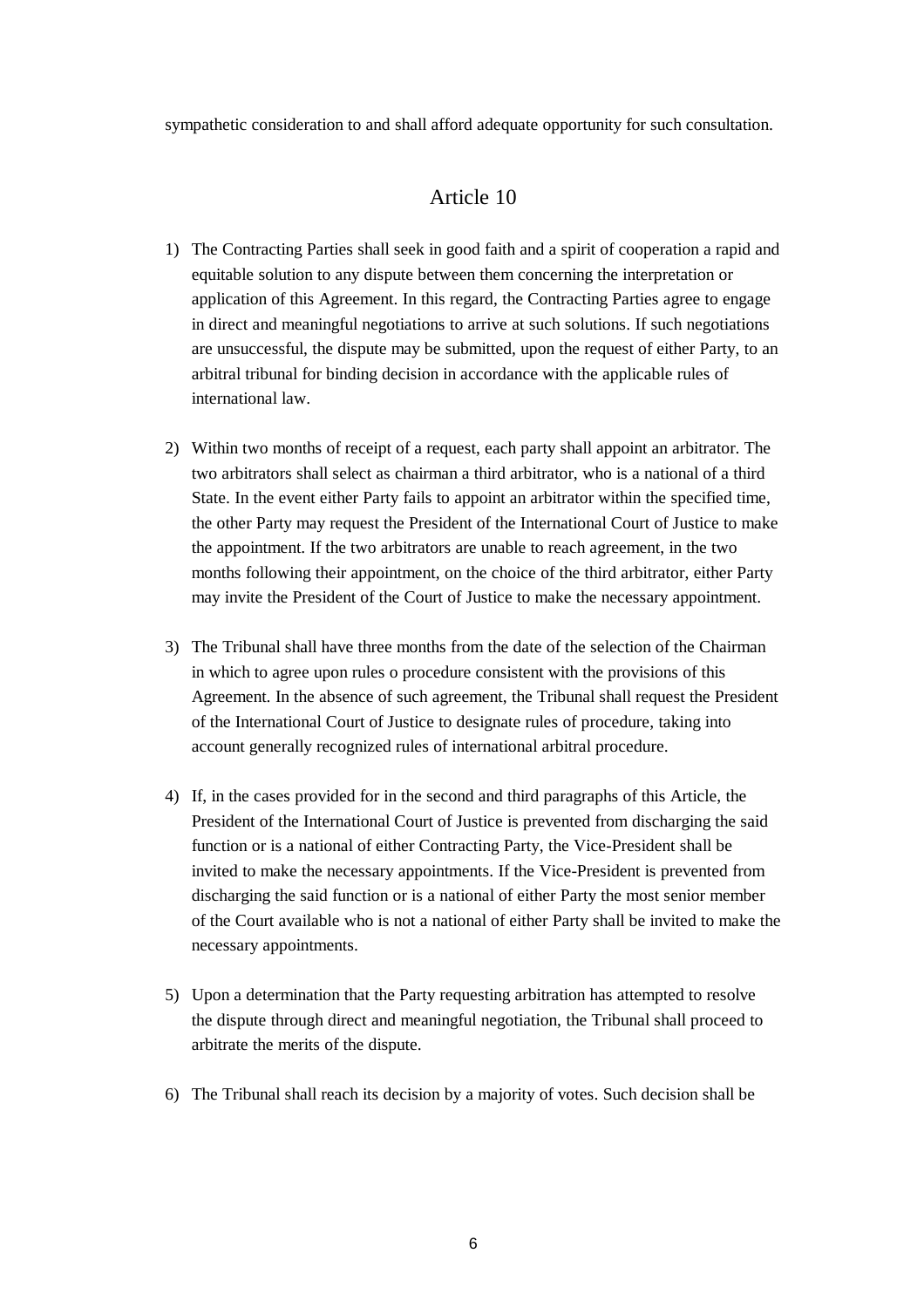binding on the Parties. Each Party shall bear the cost of its own member of the Tribunal and of its representation in the arbitral proceedings; the cost of the Chairman and the remaining costs shall be borne in equal parts by the Parties. The Tribunal may, however, in its decision direct that a higher proportion of costs shall be borne by one of the Parties, and this award shall be binding on the Parties.

7) This Article shall not be applicable to a dispute which has been submitted to and is still before the Centre pursuant to Article 8 of this Agreement.

### Article 11

As regards the Kingdom of the Netherlands, the present Agreement shall apply to the part of the Kingdom in Europe and to Aruba.

# Article 12

The Agreement may at any time be amended by written agreement between the Contracting Parties. Any amendment shall enter into force when each Contracting Party has notified the other that it has completed all internal requirements for entry into force of such amendment.

### Article 13

- 1) The present Agreement shall enter into force on the first day of the second month following the date on which the Contracting Parties have informed each other in writing that the procedures constitutionally required therefor in their respective countries have been complied with, and shall remain in force for a period of 10 years.
- 2) Unless notice of termination has been given by either Contracting Party at least six months before the date of the expiry of its validity, the present Agreement shall be extended tacitly for periods of 10 years, each Contracting Party reserving the right to terminate the Agreement upon notice of at least six moths before the date of expiry of the current period of validity.
- 3) In respect of investments made before the date of the termination of the present Agreement the foregoing Articles thereof shall continue to be effective for a further period of 15 years from that date.